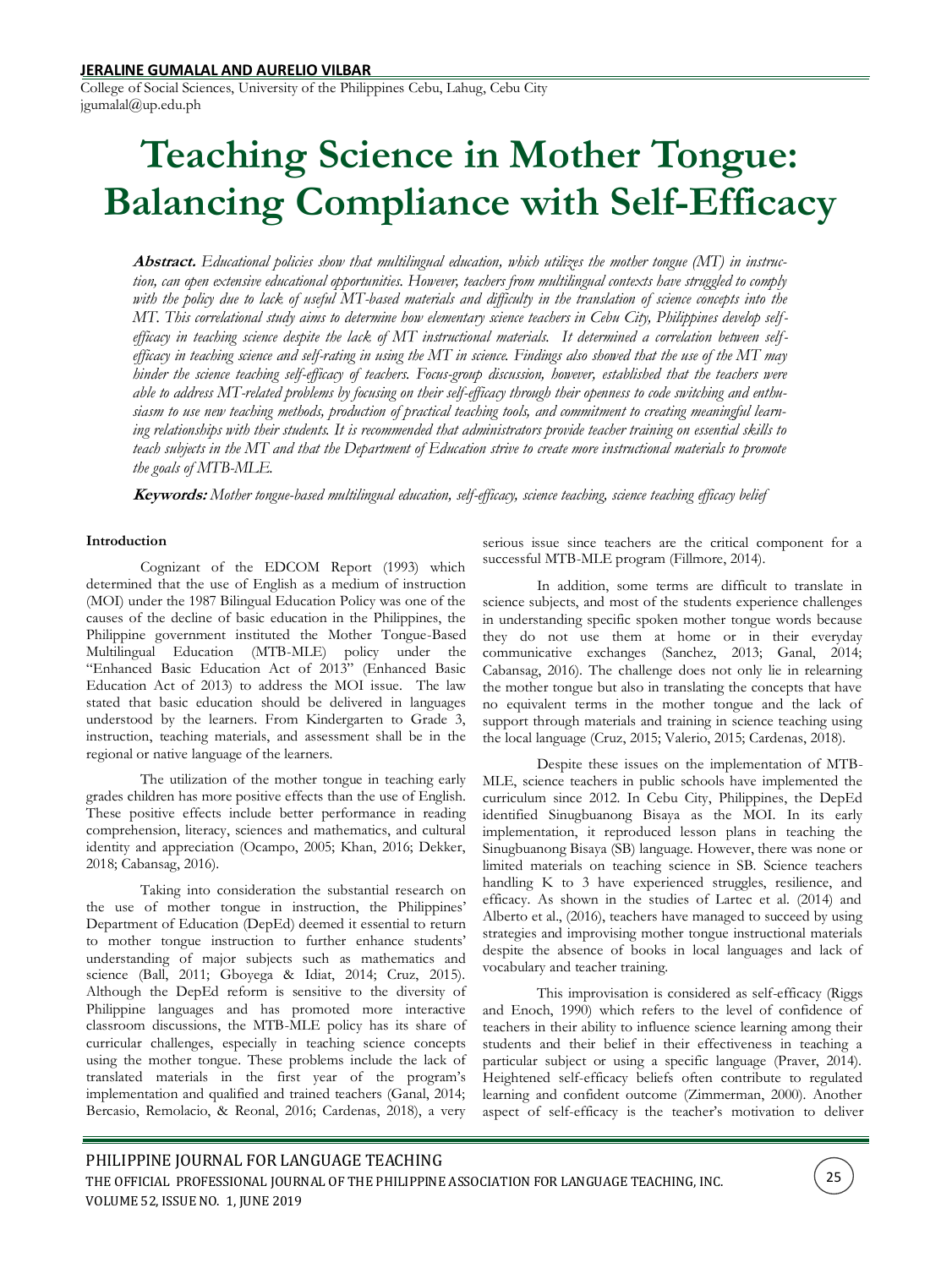lessons. Science teaching self-efficacy belief meanwhile pertains to the level of confidence of individuals in their ability to influence science learning among their students (Riggs and Enoch, 1990).

This paper argues that teacher's self-efficacy and science teaching self-efficacy belief have a relationship in implementing the MTB-MBLE policy in teaching sciences. It also presents the experiences of selected teachers in Cebu City who implemented the policy with minimal mother tongue instructional resources but were self-directed to learn the Sinugbuanong Bisaya language's conversational and academic words and improvised their pedagogy in teaching science concepts and activities for the children.

## **Research Objectives**

This study investigates the experiences of 20 teachers handling science subjects using Sinugbuanong Bisaya in two schools in Cebu City. Specifically, it seeks to determine the selfefficacy belief in science teaching and innovative practices of elementary science teachers in the light of the ongoing MTB-MLE implementation in the Philippines by answering the following questions:

- 1. What is the level of science teaching self-efficacy belief of the MTB-MLE teachers?
- 2. What is the self-efficacy rating of the teachers on the use of mother tongue in teaching science? What self-efficacy characteristics are shown by the respondents?
- 3. What is the relationship of their science teaching selfefficacy belief and their self-rating on the use of mother tongue in teaching science?

## **Review of Related Literature**

The Mother Tongue-based Multilingual Education (MTB -MLE) was fully in place in 2012 when the Department Education started the nationwide implementation of the K to 12 Program (Enhanced Basic Education Act of 2013). The program expanded the medium of instruction (MOI) of schools from just Filipino and English to include the mother tongue of students which made it easier for rural schools to adapt to the changes in the new curriculum.

This move was not without any research support. A study in Lubuagan, for example, found that the students under the MTB-MLE program tended to have academic advantage over those under the two-language curriculum (Walter & Dekker, 2011). Multiple studies also stated that students learned concepts better using their mother tongue (Ganal, 2014; Paulson Stone, 2012; Dekker, 2018).

However, some skepticism was apparent with the preliminary results of the program. Parents and teachers were concerened over the long-term effects of the program, especially on the English communication skills of students, because they saw proficiency in the language as an important consideration in the future career and professional prospects of the children (Dekker, 2018). Because of this, many expressed support to the initiative but in reality covertly resisted through their actions or

by not taking any significant step to promote it (Paulson Stone, 2012; Burton, 2013; Porter, 2017). Teachers, on the other hand, had no choice but to comply with government policy and find ways to address the problems they experienced (Mata, 2014; Cruz, 2015). How will teachers deliver the concepts in mother tongue without weakening the ability of students to understand the same concepts in another language? How are they to deliver concepts that are challenging to translate? How should they help students in transitioning to a new language when they reach Grade 4? This is where the teacher's ability to improvise and devise teaching methods become important (Sanchez, 2013).

#### **Teaching Self-Efficacy**

Teaching efficacy is the belief of the teacher in his or her effectiveness in teaching a subject or using a specific language (Praver, 2014). It is said that heightened self-efficacy beliefs often contribute to regulated learning and confidence outcome (Zimmerman, 2000). Teachers with a higher judgment of their ability to teach often perform better and have higher teaching motivation than those with less efficacy belief (Schunk, 1991).

However, teachers lose their self-efficacy when they struggle with too much stress. Studies show that teachers with high administrative and materials support tend to have high selfefficacy belief and feel more in control even in tight or compromising situations such as having a new program or change in the curriculum (Cohen, Kamarck, & Mermelstein, 1983; Hoy & Spero, 2005). According to Kim (2007), there are several variables needed to attain self-efficacy, and these are the following: (1) teacher's character, preferences, and teaching attitude; (2) teacher's educational experience; and (3) administrative and institutional support and workplace health.

In the case of those implementing the MTB-MLE program, the lack of materials and training may cause frustration and lack of motivation (Wa-Mbaleka, 2014; Cabansag, 2016) among teachers. According to Gessert et al. (1993), external factors such as educational attainment does not affect a teacher's response to stress and self-efficacy. Instead, administrative support, availability of teaching kits, and office support have more influence on teachers.

#### **Science Teaching Self-Efficacy Belief**

Science teaching self-efficacy belief is the personal belief of individuals that has to do with their level of confidence in their ability to influence science learning among their students. This definition of Riggs and Enoch (1990) can easily be used to determine factors that may change the teacher's confidence in teaching which can be examined through the lens of Attribution Theory developed by Weiner (2000). Weiner's Attribution Theory deals with intrinsic and extrinsic realms of motivation. In the case of Mathematics and Science taught in Waray, teachers have to be very proficient in using the language to teach which becomes an internal motivation that most of the teachers struggle with (Sanchez, 2013).

Teachers with high science teaching efficacy belief have enthusiasm in teaching (Allinder, 1994) and commitment to the

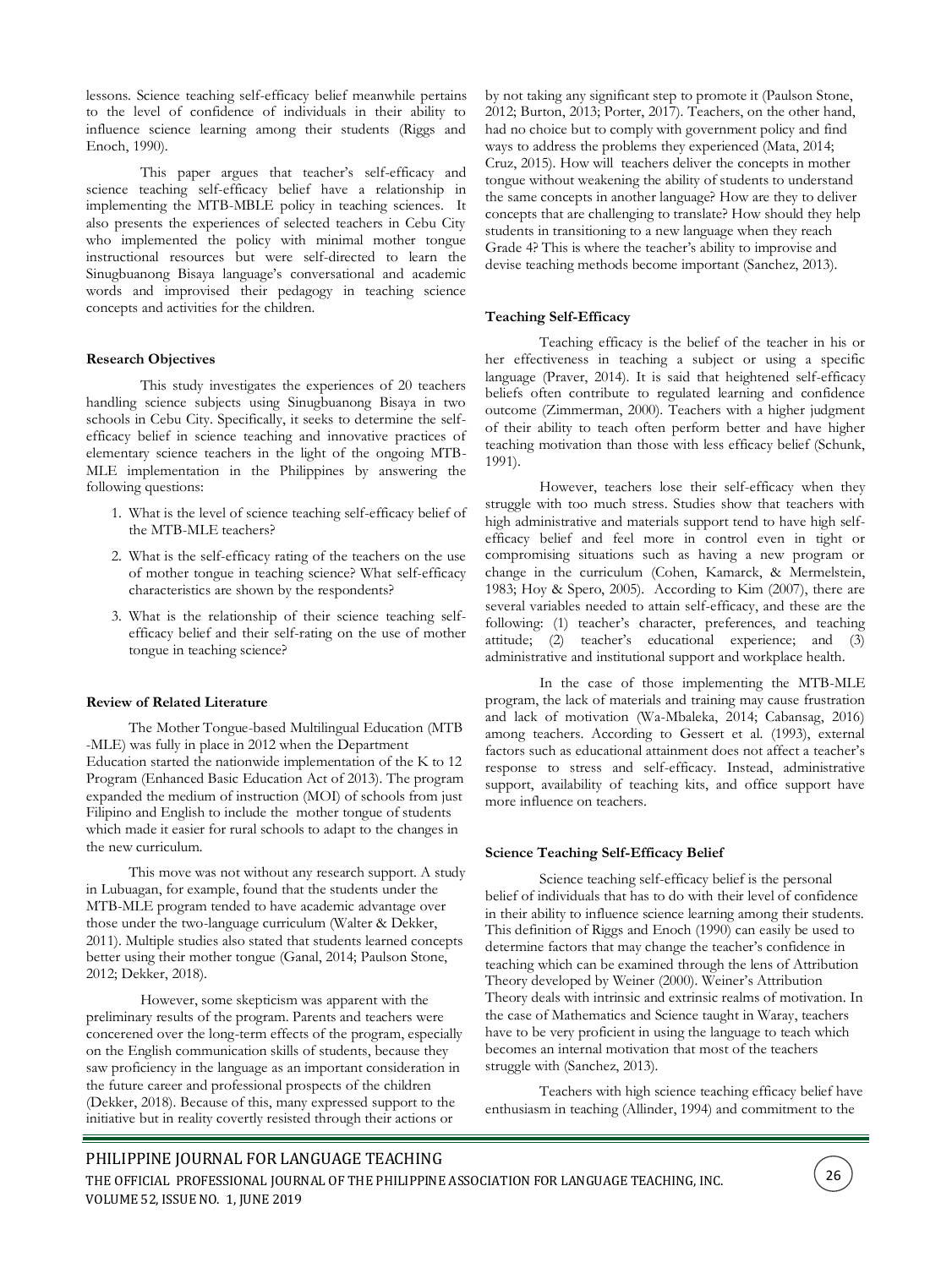profession (Klassen & Chiu, 2010) as shown in their lesson preparation (Allinder, 1994). They place the responsibility of learning on both teacher and student rather than solely on the learner (Ashton and Webb, 1986) and regard student mistakes as an avenue for correction rather than criticism. In terms of teaching, they have high level of patience when teaching lowachieving students (Ashton and Webb, 1986, Gibson and Dembo, 1984), spend less time on topics unrelated to the objectives of the lesson, and are open to new ideas and new instructional methods and techniques (Tschannen-Moran and McMaster, 2009).

#### **Methodology**

This correlational descriptive study conducted a survey to gather the teachers' profiles, self-efficacy belief, and self-rating on the use of mother tongue in science teaching. The relationship between science teaching efficacy belief and the selfefficacy rating was determined using Spearman's Rank Order Correlation. Interviews and focus group discussion were employed to validate the data and to determine the significant challenges and innovative practices of the teachers.

### **The Respondents**

The teachers who served as respondents for this investigation were chosen through purposive sampling. They came from two big schools in Cebu City, Cebu, the Philippines. At least five teachers handled science subjects in the mother tongue at the time of the study. Twenty respondents from the two schools had an age range from from 31to 40 when the data for this research were gathered.

The teachers from from the first school (School A) were purposely chosen for the FGD because they were part of the first batch of teachers who were internally trained by the Department of Education (DepEd) to translate several teaching guides into Sinugbuanong Bisaya and deliver them in their classes before the K to 12 curriculum was fully implemented. The school is also a pioneer for policy implementation and is known to have undergone pre-implementation testing. Its current training and experience in using the mother tongue may give insights on the qualities of the program and the issues that need to be addressed.

The teachers from the second school (School B), on the other hand, did not receive the same internal training as the teachers from School A and relied solely on the mass training that DepEd provided to supplement the needs of the transitioning educators. Their non-intensive training and lack of experience in the use of mother tongue in teaching may give insights on the struggles of teaching under the new program and the various methods they employed to resolve the problems they encountered.

#### **Instruments and Protocols**

The respondents answered the Science Teaching Efficacy Belief Instrument (Elementary Teacher's version) (Riggs & Enochs, 1990) and a self-rating on their efficacy in using mother tongue in teaching science with five as excellent and one as poor. To validate the collected data, an interview and a focus group discussion were conducted.

The FGD used the Democratize Method (Focus Group Discussion Protocol, 2013) which used few manageable groups. The five teachers from School A were grouped together while the fifteen teachers from School B formed three groups. The FGDs lasted for about 60 to 90 minutes and were recorded with the consent of the participants. The researchers, being outsiders, mediated the proceedings. School heads were not invited as their presence may affect the openness of the teachers to describe their situations. The participants were also allowed to openly discuss ideas, build upon each other's ideas, refute arguments, and ask questions during the conduct of the FGDs.

#### **Results and Discussion**

#### **Teachers' Science Teaching Efficacy Belief**

Table 1 shows that the teachers' self-efficacy mean score was 3.422 (Very Satisfactory) with a 0.3751 standard deviation.

|      |     | Table 1. The teachers' self-rating on their teaching science competence |
|------|-----|-------------------------------------------------------------------------|
| Mean | -SD | Qualitative Description                                                 |

| Teachers' Science<br>Teaching Efficacy<br><b>Belief</b> | 3.4220 | 0.3715 | Very Satisfactory |
|---------------------------------------------------------|--------|--------|-------------------|

\*4.21-5.00 Excellent, 3.41-4.20 Very Satisfactory, 2.61-3.40 Satisfactory, 1.81-2.60 Fair, 1.00-1.80 Poor

This very satisfactory rating may be due to the length of experience of teachers since all of them have been in the profession for at least ten years and many have attended training and conferences on MTB-MLE, factors that can significantly affect the teachers' idea of self-competence in teaching (Riggs & Enochs, 1990; Ramey-Gassert, Shroyer, & Staver, 1996).

The five teachers from from School A said during the interview that they participated in science teaching training conferences multiple times before the MTB-MLE implementation in 2012 since this was the pioneer school in MTB-MLE curriculum implementation in Cebu City. Hence, these teachers can be expected to have a good understanding of the curriculum. According to Paulson-Stone (2012), training and support are essential to uplift the competence of teachers undergoing abrupt curricular changes such as the use of the mother tongue in instruction. Albeit minimal, the DepED mass training may have also contributed to the teachers' self-efficacy belief.

## **Teachers' Self Efficacy on the Use of Mother Tongue in Science Instruction**

Table 2 shows that mean score of teachers' belief in using mother tongue in teaching science was only 2.3000 (Fair) at

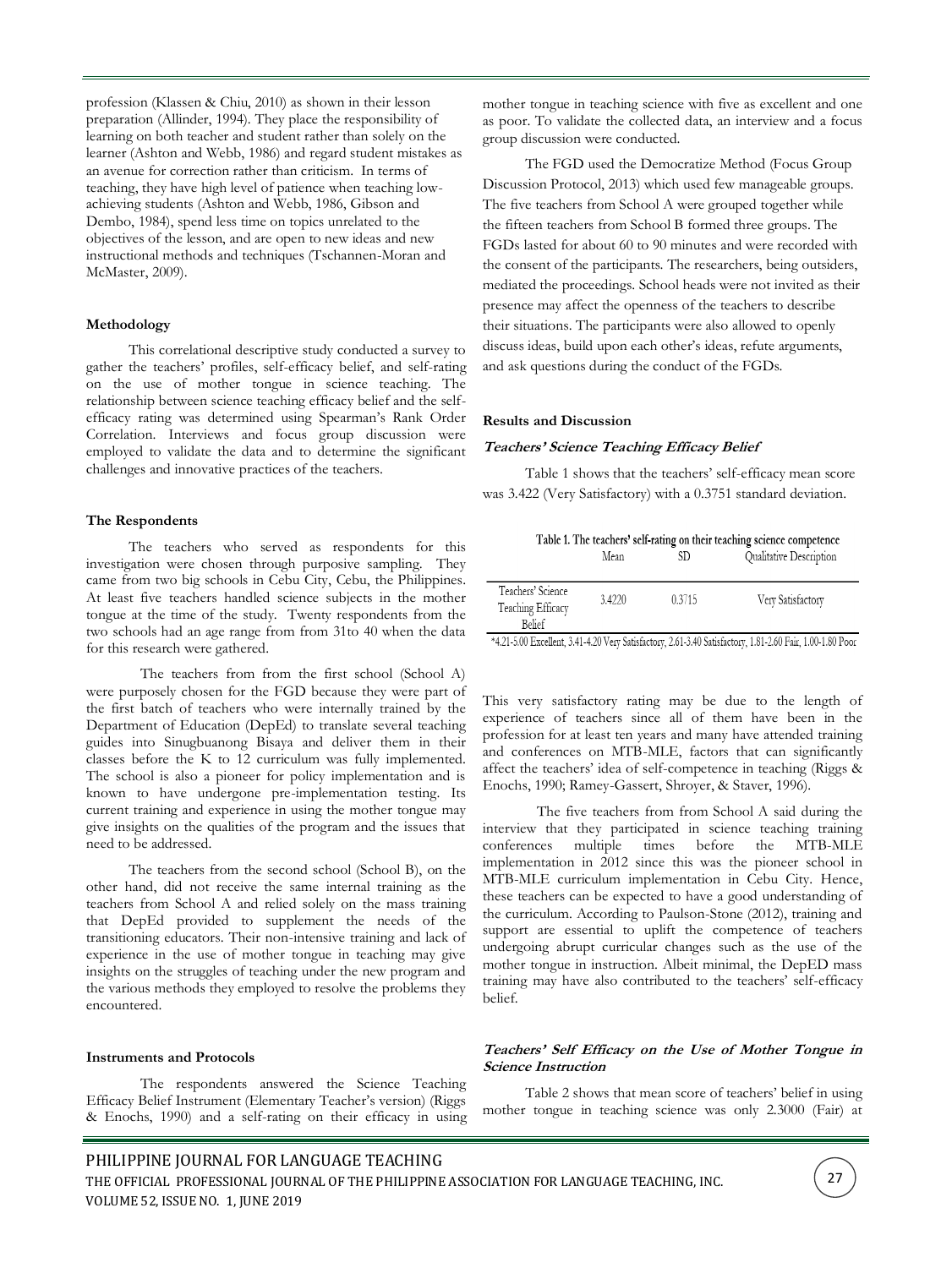|  |  |  | Table 2. Teachers' belief in using mother tongue in teaching science |
|--|--|--|----------------------------------------------------------------------|
|--|--|--|----------------------------------------------------------------------|

|                                                                                      |    | Mean                                               | SD.                                    | Qualitative Description |
|--------------------------------------------------------------------------------------|----|----------------------------------------------------|----------------------------------------|-------------------------|
| Teachers' self-<br>efficacy on the use<br>of mother tongue in<br>science instruction | 20 | 2.3000                                             | 1.4179                                 | Fair                    |
|                                                                                      |    | $\sim$ $\sim$<br><b>Contract Contract Contract</b> | .<br><b>Contract Contract Contract</b> | 1.001300<br>1.01.02101  |

\*4.21-5.00 Excellent, 3.41-4.20 Very Satisfactory, 2.61-3.40 Satisfactory, 1.81-2.60 Fair, 1.00-1.80 Poor

When asked about the "Fair" self-rating, Teacher A said, "*I felt like I was learning a new language that should be learned by the students. The Sinugbuanong Bisaya I needed to teach was too formal."* The response of Teacher A was shared by the rest of the teachers in the focus group discussion. The respondents stated that the Sinugbuanong Bisaya in the DepEd instructional materials was the formal or academic version of the language in which many of the words were not used in the daily basic interpersonal communication of the students (Cummins, 1981). This academic Sinugbuanong Bisaya language as the prescribed medium of instruction caused discomfort among the teachers.

Another reason that might have caused the 'Fair' selfefficacy rating was that teachers were not certain about their knowledge of the mother tongue. Teacher B admitted, *"We weren't sure if our Sinugbuanong Bisaya is understandable to young learners who come from a different generation."* According to teachers, they realized that their students were mostly multilingual who could not understand the pure version of the language. According to Sanchez (2013), mother tongue instruction can only work effectively if the students have a strong foundation in their first language. In this context, the teachers felt they did not have a strong foundation in the more academic variety of the Sinugbuanong Bisaya.

Section 4 of Republic Act 10533 defines mother tongue as "the language first learned by a child, which he/she identifies with and which he/she knows best, or uses most" (p. 2). Since language is dynamic and Cebu City has an increasing number of migrants due to tourism, business, and education (ADB, 2014), it can be inferred that Sinugbuanong Bisaya is a conglomeration of many languages. As bi/multilingual speakers, people in Cebu use Sinugbuanong Bisaya, English, Filipino, or Cebuano-English in communication. Therefore, students in Cebu City who use pure Sinugbuanong Bisaya may not be typical. Filipinos have a slight problem in identifying with their linguistic identity, which was brought about by the multicultural history of the Philippines (Nolasco, 2008; Pascasio, 2008; Cardenas, 2018).

#### **Openness to new idea and method of code-switching**

Although the respondents claimed that they had difficulty in using the academic variety of Sinugbuanong Bisaya, they still demonstrated self-efficacy in teaching science concepts through code-switching. They used the mother tongue and the English language simultaneously in the discussion. The teachers highlighted, *"We must code switch to help contextualize the lesson. We used Sinugbuanong Bisaya and English languages in front of the class, depending upon the topic."* Teacher B admitted, *"We still use English in times of trouble when the students cannot understand the formal Sinugbuanong Bisaya."*

This code-switching phenomenon is similar to the findings of Lartec et al. (2014) and Alberto et al. (2016) which showed that teachers code switch or translate the mother tongue

into English to assist their instruction. Code-switching is cognitive support (Canagarajah, 1995), which is a useful teaching strategy in transmitting the lesson content. Code-switching became a self-efficacy technique among the teachers, for they demonstrated openness to new ideas and tried new instructional methods and techniques in science instruction (Tschannen-Moran and McMaster, 2009). The teachers understood that English was the language of learning sciences (Strevens, 1976) and that it was easier to explain concepts using the mother tongue. They also saw that it was a struggle to translate clearly scientific terms that had no equivalent terms. To overcome these, they showed their self-efficacy character by demonstrating enthusiasm in teaching (Allinder, 1994) and commitment to the profession (Klassen & Chiu, 2010).

Morales (2015) also pointed out that teaching science in the mother tongue may help students if it was culturally contextualized. Code-switching helps the child coming from a multilingual background to quickly understand the range of meanings of the terms being introduced to them. These codeswitching techniques validate that findings of Metila, Pradilla, and Williams (2016) that the modifications in the MTB-MLE policy allow the teachers to use the national lingua franca if monolingual mother tongue classes are not available.

#### **Openness to using online translation resources**

Teacher E admitted that the internet made it easier for them to translate their lessons. She said, *"We just translated some words using Google Translate and Bisaya.com."* Although older teachers had difficulties accessing the internet, they still had advantage given their experience and command of the mother tongue. Aside from that, most of the older teachers often asked the help of the younger teachers in accessing the internet when they needed to. The teachers' self-efficacy characteristic of having the initiative to use online translation supports the study of Doherty (2016) which showed that the modern computerassisted translation tools could be an innovative technological solution to language barriers.

#### **Enthusiasm and commitment to teaching**

The respondents also showed self-efficacy through their enthusiasm in teaching (Allinder, 1994) and commitment to the profession (Klassen & Chiu, 2010). Teachers with a high level of commitment tend to create meaningful learning relationship with their students, especially those that need them the most. Teacher G, for example, provided more scaffolding to her student who had a different mother tongue---Tagalog. She said, "*I have a Tagalog-speaking student. I speak Tagalog to teach her*." In one setting which could be considered as an inclusive way of teaching. Tagalog-speaking students were taught in Tagalog while the other pupils were taught in Sinugbuanong Bisaya. The teacher decided to code switch from English to Tagalog to accommodate the student which helped the student understand the concept while widening his vocabulary not just in Tagalog or Bisaya but also in English.

### **Openness to use of e-realia**

Another way the respondents showed their

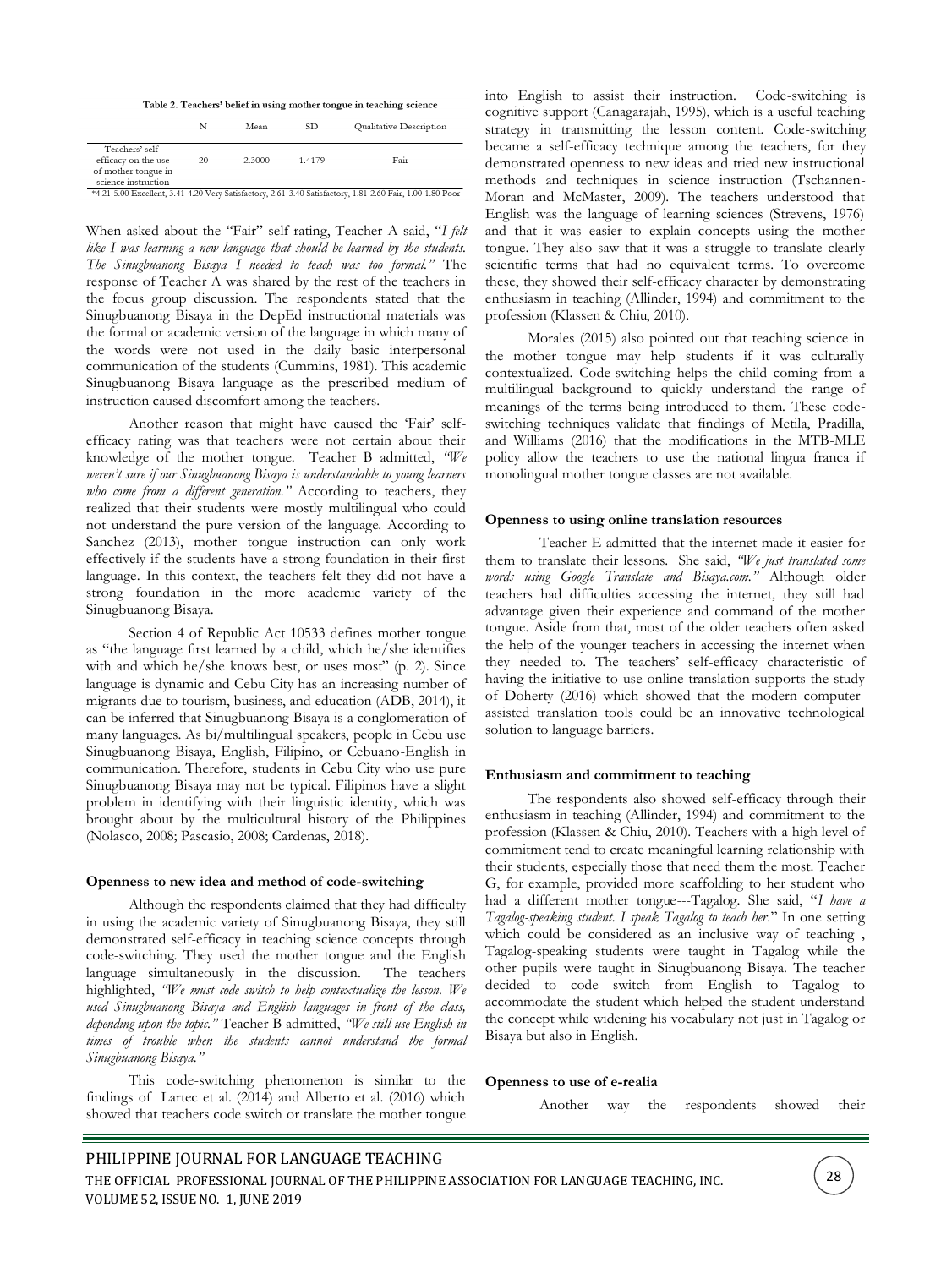commitment to teaching was by providing instructional materials to improve learning. Most of them bought the materials needed for their classes since they could not ask the students to bring these materials. It was also common for teachers to do overtime work in preparing the lessons they had to deliver the following day. They often relied on realia to increase the students' understanding of a science concept just like what Teacher F demonstrated in this statement, "*If we need apples as examples, I bring apples. If I must teach a process, I bring all the materials to show the process*." The use of realia does not necessarily mean bringing real objects to class. Instead, realia can be in the form of videos, music, pictures, other electronic platforms (Baird, 2003), or real museums and landscapes. Sadly, this approach often entails the use of projectors in class and sometimes causes the teachers to utilize their own money in acquiring the equipment and things they need.

## **Placing the responsibility of learning to both teacher and student**

The respondents also displayed self-efficacy by placing the responsibility of learning on both the teacher and the student rather than on the latter alone (Ashton and Webb, 1986). Teacher H said, *"We feel very sad about our Grade 4 pioneer students. They were the first one to have MTB Science since Grade 1. Now that Science is taught in English, they have difficulty in understanding the terms, and they tend to fail. Because of this incident, we now use charts and materials that are translated into both Bisaya and English."* Given that it was this teacher's responsibility to teach the pioneer students, it was also up to her to look for solutions should the students fail in class. She felt that the burden of learning in different languages could be lifted if the teachers found better ways to teach. Teacher J, although having a hard time teaching in the mother tongue, admitted, *"The translation process in the class may be a very long and arduous process, but the kids need us, and they need to learn no matter the language."* Teacher J's response showed a very high level of patience when it came to the learning curve of the students in Science taught using the mother tongue. This reaction to the new policy is needed given that students have to acclimate at the start of the year when Science taught using th mother tongue was introduced.

## **Relationship Between Science Teaching Efficacy Belief and Self-Efficacy Rating in Using Mother Tongue in Teaching Science**

Table 3 shows the relationship between science teaching efficacy belief of teachers and their self-efficacy rating in using the mother tongue in teaching science. With a significant p-value of -0.594, the science teaching efficacy belief of teachers and their self-efficacy rating using mother tongue in teaching science seemed to have an inversely moderate to a strong relationship. This meant that a teacher believed that he/ she was not effective in teaching science when he/she used

Table 3. Relationship between Science Teaching Efficacy Belief and Self-Efficacy Rating in Using Mother Tongue in Teaching Science

| Variable about Teachers' Science                                          |    | <b>Test Statistic</b> |          |                       |
|---------------------------------------------------------------------------|----|-----------------------|----------|-----------------------|
| Teaching Efficacy Belief                                                  | Ν  | Computed r            | Tabled r | p-value               |
| Teachers' self-efficacy on the use of                                     |    | 0.006                 | 0447     | $-0.594$ <sup>s</sup> |
| mother tongue in science instruction                                      | 20 |                       |          |                       |
| <sup>8</sup> Spearman Correlation is significant at 0.01 level (2-tailed) |    |                       |          |                       |

mother tongue often. It could be assumed that the use of mother tongue was considered as a limitation rather than an opportunity, and the teaching efficacy of the teachers was affected by the introduction of this limitation.

Although very scarce literature was present to supplement the somewhat negative relationship of these variables, the top-down model of policy implementation may provide useful insights on the teacher's response. MTB-MLE is a type of policy that can be considered as ambigious due to possible variations in its implementation and conflict due to the influence of ethno-geographical limitations on the mother tongue . The development of this program must have high level of involvement of key players such as teachers and parents on the ground to make the program work. It should be noted that MTB-MLE program is one-size-fits-all, especially in an archipelagic and multilingual nation like the Philippines. However, the top-down implementation required the teachers and parents to carry the burden of being the "soldiers of the system" and to carry out the orders given to them (Burton, 2013). The arrangement puts the teacher in a stressful situation of following the order albeit not knowing how to deliver on the requirement. In addition, both students and teachers have an apparent language preference based on social and ideological structures (Tupas, 2014). According to Cabansag (2016), the teachers end up cooperating simply for compliance even if they are skeptical about the program.

This was demonstrated by the comments shared by teachers. Teacher D complained, "*We were told to use the mother tongue and to base the discussion in the science concept. But sometimes, we were confused about how to contextualize the concept without using the English language. For example, the word "flow" can be used for the flow of water and the flow of air. But the word 'flow' has many translations in the mother tongue when used in context."* In the focus-group discussion, the teachers said that they felt that scientific concepts might get mistranslated if they used the mother tongue to discuss them. They also reasoned that they employed English because they felt that the suggested mother tongue was too academic and formal and not suitable to basic interpersonal communication.

Based on the foregoing discussion, it can be inferred why teaching self-efficacy must be studied. Teaching self-efficacy may play a very useful role in dealing with educational issues and limitations. The responses of teachers showed different characteristics of self-efficacy. It can be assumed that increasing their teaching self-efficacy will help them address the limitations they face and will aid in making both teachers and students adjust more effectively..

## **Conclusion**

When there is a new language education policy, there can be variations in its early implementation. Although this research is delimited only to teachers' experience and assessment of the policy, the findings can help improve the implementation and evaluation of the MTB-MLE program of the government. The effectiveness of the policy relies on the self-efficacy of its direct implementors, the teachers. Teachers are considered to have an essential role in successful policy implementation (Fillmore, 2014). Despite the lack of instructional materials in Sinugbuanong Bisaya and the use of its academic variety as the

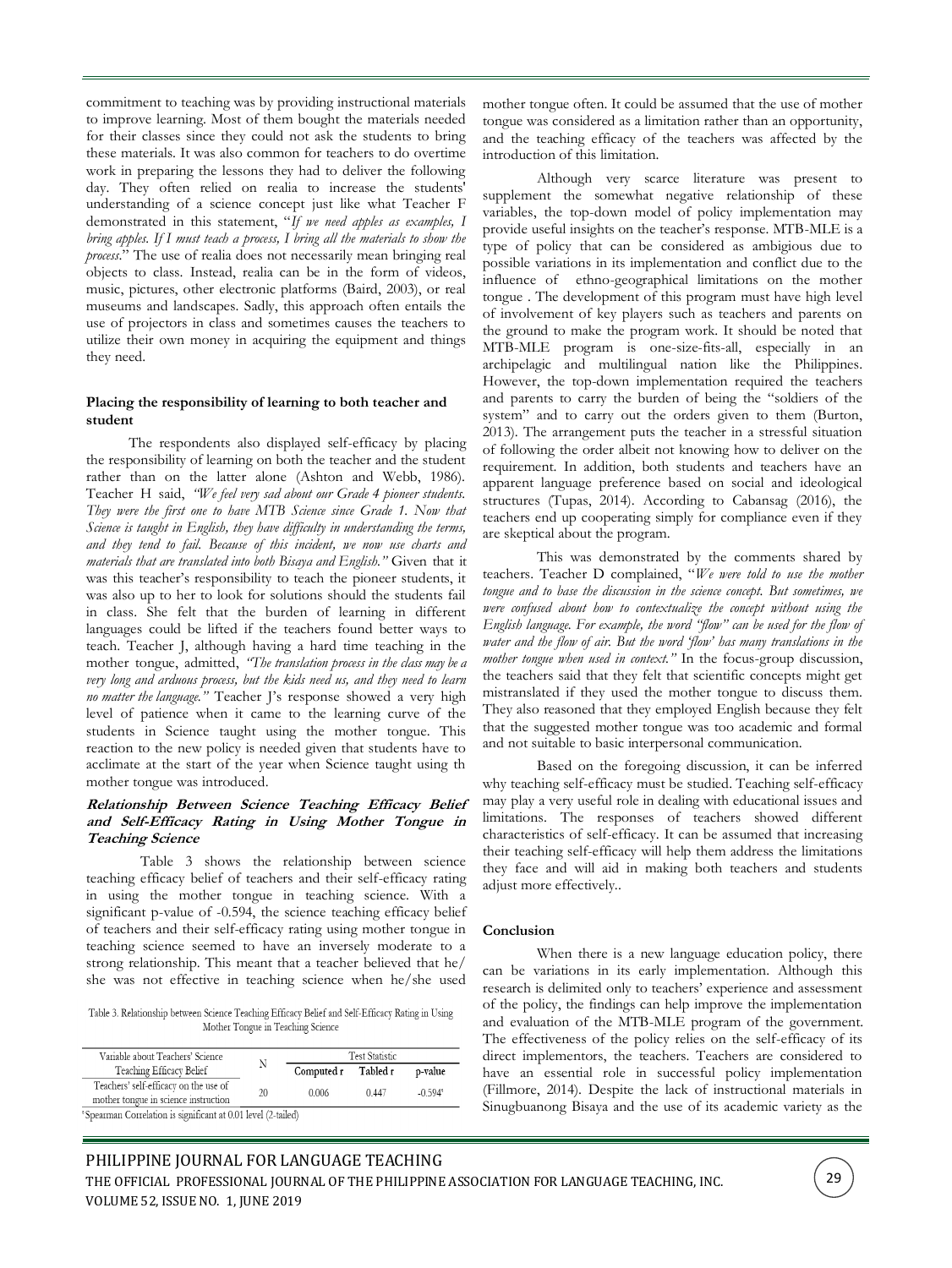medium of instruction to multilingual students in Cebu City, the teachers handling science subjects managed to implement the curriculum because of their self-efficacy. Teachers' self-efficacy is demonstrated through their openness to code-switching, enthusiasm to try online translation sources, engagement in the translation process, development of new teaching tools, and commitment to create a meaningful learning relationship with their students.

To have a better MTB-MLE implementation, this paper recommends that school administrators provide more teacher training programs on teaching multilingual students, teaching language variations, using online resources, materials development, and teaching early grades. Furthermore, the Department of Education must create a pool of writers, illustrators, and evaluators to create more instructional materials that promote the goals of MTB-MLE - as a heritage language for preservation and as a language of instruction and for wider communication in the region.

## References:

- Alberto, R., Gabinete, S. and Rañola, V. (2016) Issues and Challenges in Teaching Mother Tongue-Based Multilingual Education in Grades II and III: The Philippine Experience (April 22, 2016). Available at SSRN: https://ssrn.com/ abstract=2768558 or http://dx.doi.org/10.2139/ ssrn.2768558
- Allinder, R. M. (1994). The relationship between efficacy and the instructional practices of special education teachers and consultants. Teacher Education and Special Education, 17, 86-95.
- Ashton, P., & Webb, R. (1986). Making a difference: Teachers' sense of efficacy and student achievement. New York: Longman.
- Baird, E. (2003). The use of realia in distance learning from museums.
- Ball, J. (2011). *Enhancing learning of children from diverse language backgrounds: Mother tongue-based bilingual or multilingual education in the early years.* Paris, France: UNESCO Education.
- Bandura, A. (1982). Self-efficacy mechanism in human agency. American Psychologist, 37, 122-147.
- Bercasio, R. O., Remolacio, L. Q., &Reonal, A. M. (2016). Effectiveness of mother tongue-based multilingual (MTB-MLE) Special Program in Enhancing the Competence of Preservice Teachers. *Rangsit Journal of Educational Studies, 3*(2), 1-20.

Burton, L. (2013). Mother tongue-based multilingual education in the Philippines: Studying top-down policy implementation from the bottom up. *University of Minnesota, ProQuest Dissertations Publishing*. doi:3567404

Cabansag, J. N. (2016). The implementation of mother tonguebased multilingual education: Seeing it from the stakeholders. *International Journal of Linguistics, 6*(5), 43-53.

Canagarajah, A. S. (1995). Functions of code switching in the ESL classroom: Socialising bilingualism in Jaffna. Journal of Multilingual and Multicultural Development, 16, 173–196.

- Cardenas, M. (2018). From policy to local practice: An implementation study of the mother tongue based multilingual education in the Philippines. *Teachers College, Columbia University, Proquest Dissertations Publishing*. doi:10640221
- Cohen, A. S., Kamarck, T., &Mermelstein, R. (1983). A global measure of perceived stress. *Journal of Health and Social Behaviour*, 385-396.
- Congressional commission on education (1993). Making education work. Quezon City: Congressional Oversight Committee.
- Cruz, N. T. (2015). The implementation of mother tongue-based multilingual education in Grade 1 in the public elementary schools in Pangasinan I. *DLSU Research Congress 2015* (pp. 1- 6). Manila, Philippines: De La Salle University.
- Dekker, D. (2018). Finally shedding the past: Filipino teachers negotiate their identities within a new mother tongue-based multilingual education policy landscape. *University of Toronto, ProQuest Dissertations Publishing*. doi:10254743
- Doherty, S. (2016). The impact of translation technologies on the process and product of
- translation. Journal of Communication 10: 947–969.
- Fillmore, N. (2014). Mother tongue-based multilingual education policy and implementation in Mindanao, Philippines: A grounded theory case. Faculty of Arts and Education, Deakin University, Australia. Master's thesis.
- Ganal, N. N. (2014). Demographic profile and perception of teachers and school heads on mother tongue as language of instruction. *Indian Journal of Management Science, 4*(3), 44-55.
- Gboyega, A. B., &Idiat, A. O. (2014). Contributions of mother tongue education in early childhood education. *European Scientific Journal*, 10.
- Gibson, S. &Dembo, M. H. (1984). Teacher efficacy: A construct validation. Journal of Educational Psychology, 76 (4), 569-582.
- Hoy, A. W., & Spero, R. B. (2005). Changes in teacher efficacy during the early years of teaching: A comparison of four measures. *Teacher and Teacher Education, 21*(4), 343-356.

Jorolan-Quintero, G. (2018). Oral traditions: An aid to implementation of mother tongue-based multilingual education in the Philippines' basic education programme. *International Review of Education, 64*(6), 759-777. doi:10.1007/ s11159-018-9743-9

- Kim, Y. E. (2007). Self-efficacy with regard to the teaching of science of early childhood education teachers in korea (Order No. 3393772). Available from ProQuest Central; ProQuest Dissertations & Theses Global. (304834542). Retrieved from https://search.proquest.com/docview/304834542? accountid=47253
- Khan, M. T. (2016). Mother Tongue, an effective medium of instruction - (education which is a factor of human capital). *International Journal of Information, Business and Management,* 8(3), 207-225. Retrieved from https://search.proquest.com/

## PHILIPPINE JOURNAL FOR LANGUAGE TEACHING

THE OFFICIAL PROFESSIONAL JOURNAL OF THE PHILIPPINE ASSOCIATION FOR LANGUAGE TEACHING, INC. VOLUME 52, ISSUE NO. 1, JUNE 2019